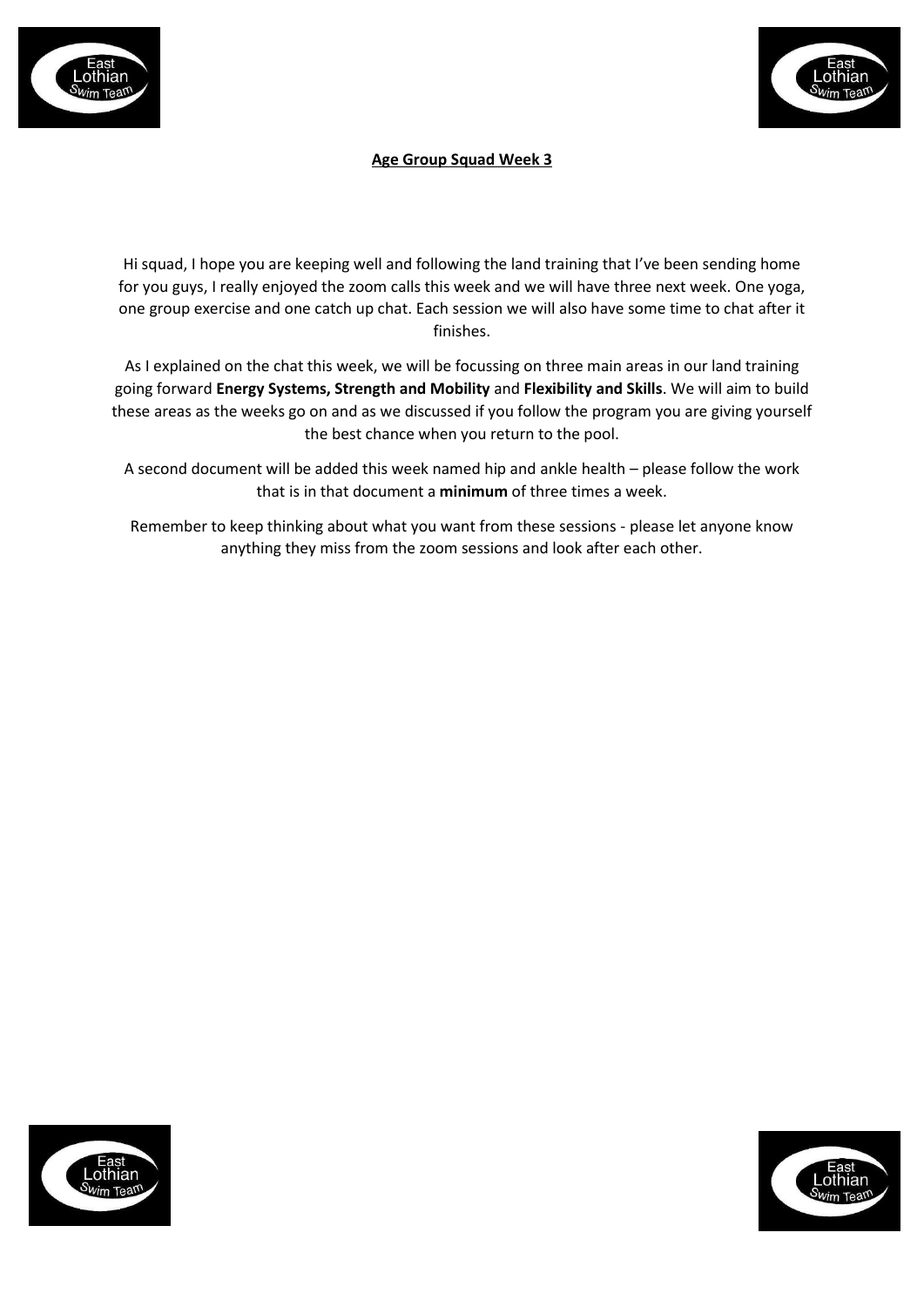



# **Week 3 Warm Up**

Please complete this warm up before every session:

5x (30s skipping, 30s Squats – 3 seconds to go down, 3 seconds hold at bottom, 3 seconds to come back up)

3 x 10 Internal and External Theraband Rotation

3 x 30s Cat/Cow

3 x 10 Single Leg Glute Bridge Each Side

3 x 10 Streamlined Slides standing, lying and sitting



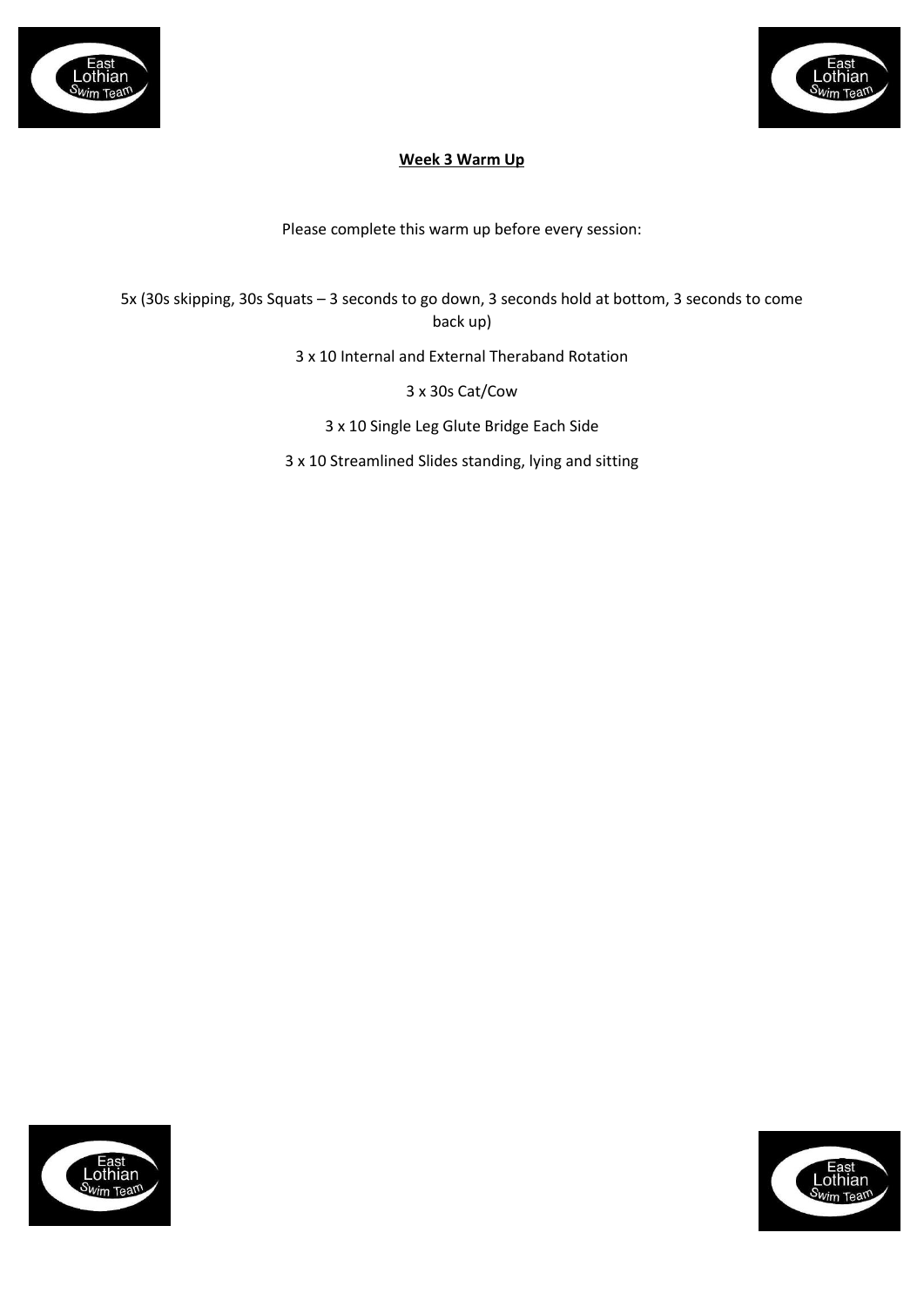



## Side Plank Challenge

After every session this week I'd like you to challenge yourself with some side plank holds – each session you are to hold a side plank on each side for as long as you can up to **maximum** of 60s. If you can't hold for a full 60s on day 1 then aim to beat the time on day 2 and beat that time on day 3 etc. If you can manage a side plank from day 1 for 60s then find ways to make it more difficult see below…





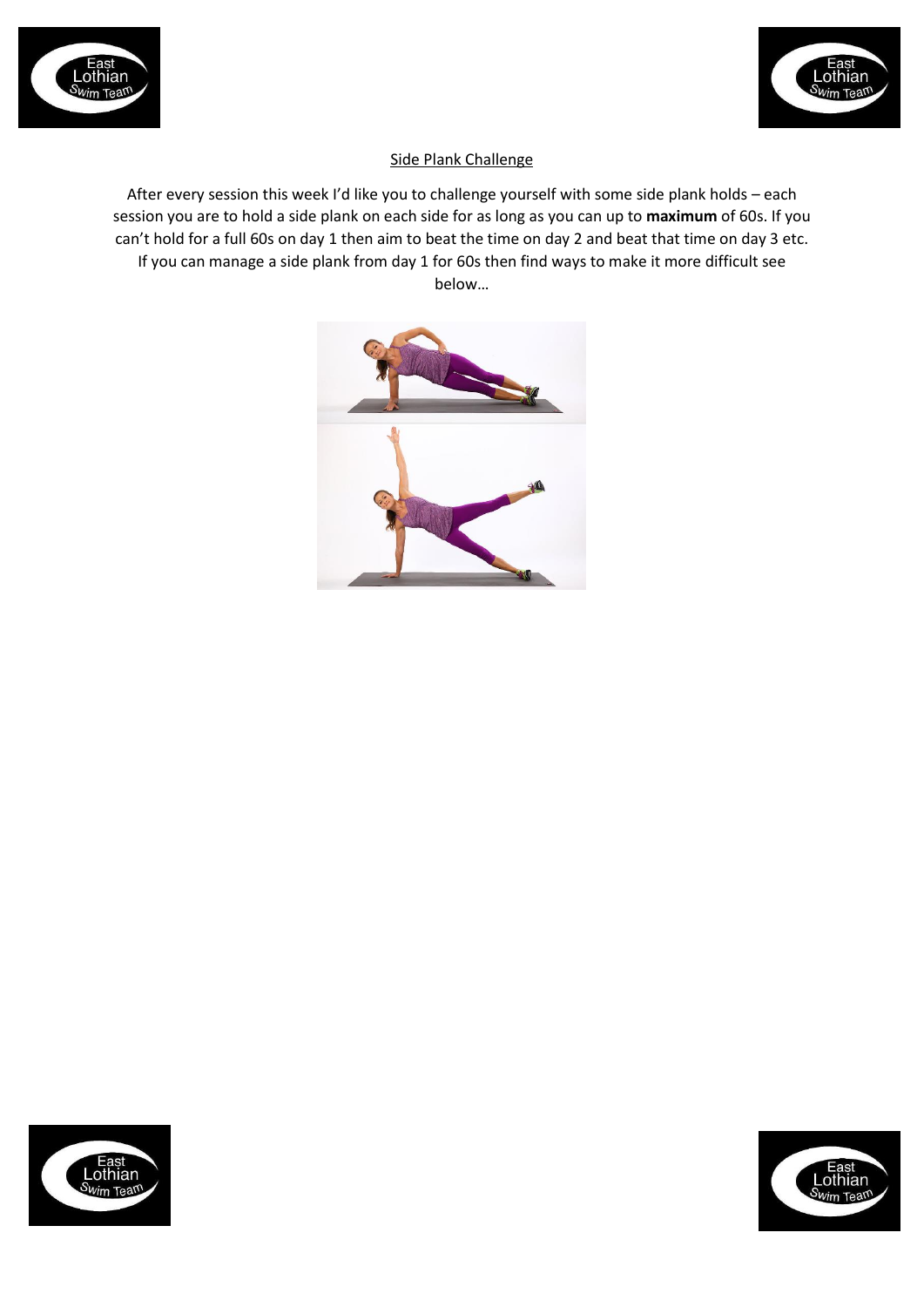



## Saturday Workout 04/4

Warm up from page 2

12 minute Meta Fit – remember meta-fit means short **intense** work with short rest, its over quick so make sure you make the most of it (encourage family members to take part and see if they can handle it  $\circled{c}$ )

20 seconds on/10 seconds rest for 6 rounds

High knees

Heel flicks

Mountain Climbers

Squat Thrusts

#### Sunday Workout 05/04

Do the Sunday challenge – it will go live 9am on the website and you will have until 9pm to submit your score!

Remember to warmup and to do your side planks!

### Monday Workout 06/4

Mondays work out will be a zoom yoga session as detailed in the zoom list

I would still like you to do the warmup from page 2 and have a go at the hip and ankle health stuff. If you are unable to be on the zoom call, the link to the yoga we will be doing as a group is below for you to complete at home.

We will also complete the side plank challenge on the call.

<https://www.youtube.com/watch?v=vDrwLeCntdI>

Tuesday Workout 07/04

Warm up from page 2

20 mins run, 30 minute cycle or 50 minute walk (further if you like)

Remember your side plank challenge